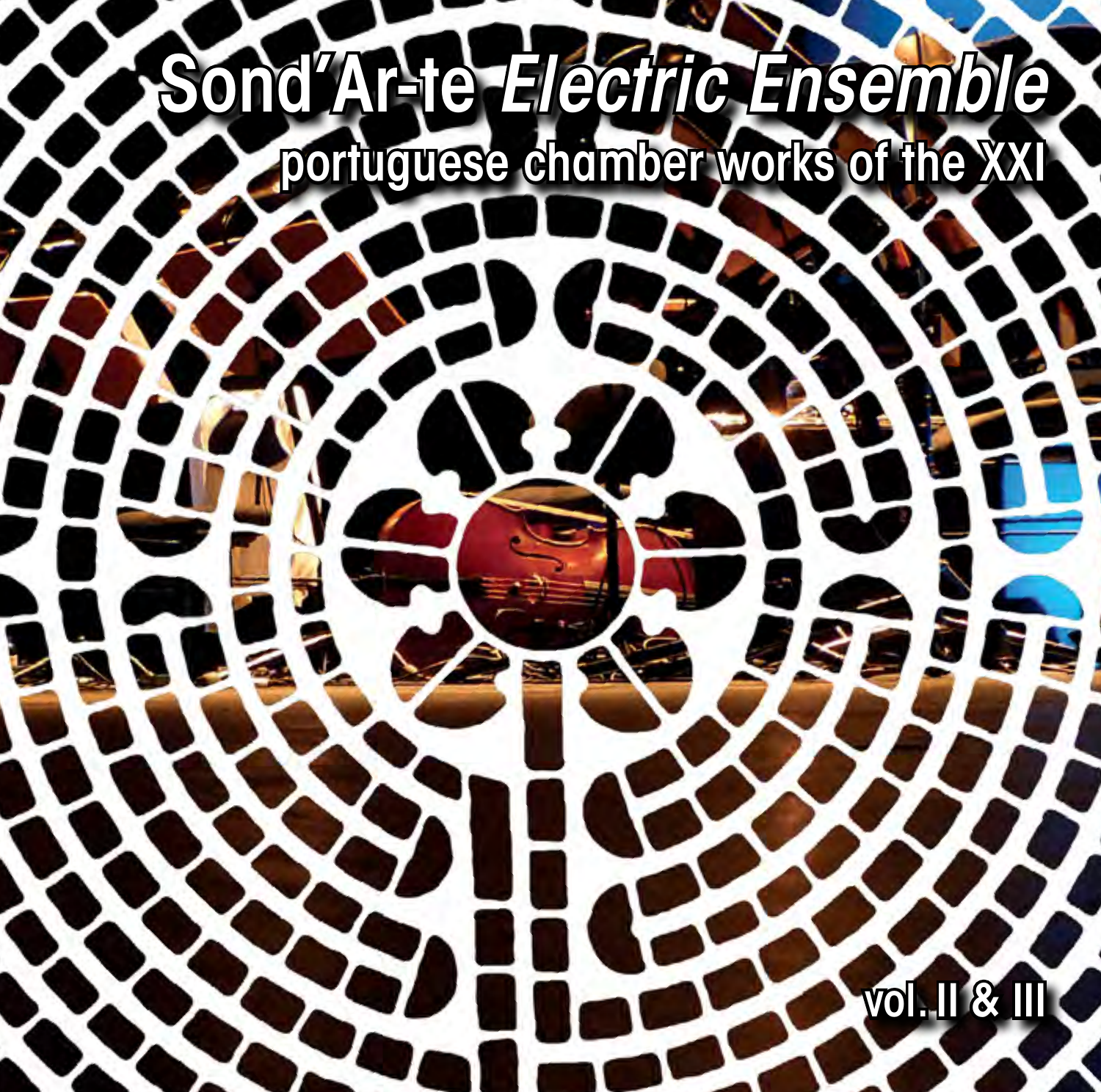## Sond'Ar-te *Electric Ensemble*

### *live recordings & world premiere recordings*

This new double CD album of the Sond'Ar-te *Electric Ensemble* gathers a considerable number of works by Portuguese contemporary composers, either commissioned by the ensemble or composed especially for the ensemble, constituting an evident expression of the group's endeavour in encouraging the creation of new music and its performance.

These two CDs not only group together pieces of composers from different generations, born between 1939 and 1981, but also juxtapose diverse aesthetics, in accordance with the multiple richness of Portuguese contemporary music creation.

Following the group's vocation and strategic mission most of the recorded pieces include electronics; otherwise the ensemble's name would not be Sond'Ar-te *Electric Ensemble* !



## portuguese chamber works of the XXI

## Vol. II  $73:41$

## *De Part et d'Autre* (2011) - 17:42 **1**

Miguel Azguime (1960)

Laurent Cuniot - conductor; Sílvia Cancela - flute; Nuno Pinto - clarinet; Vítor Vieira - violin; Filipe Quaresma - cello; Elsa Silva - piano; Miguel Azguime - live-electronics; Paula Azguime - sound design. Commissioned by the French Ministry of Culture. Recorded live at the Centro Cultural de Cascais, March 2014.

### *um silêncio a somar-se ao silêncio* (2010) - 23:13 **2** Tiago Cutileiro (1967)

Laurent Cuniot - conductor; Monika Streitová - flute;

Nuno Pinto - clarinet; Suzanna Lidegran - violin; Nelson Ferreira - cello; Joana Gama - piano; José Grossinho - live-electronics;

Paula Azguime - sound design.

Commissioned by the Lagos Municipality & Miso Music Portugal. Recorded live at the Centro Cultural de Belém / Música Viva Festival, September 2011.

## *Variações Sobre Glosa* (2013) - 9:50 **3**

António de Sousa Dias (1959)

Laurent Cuniot - conductor; Sílvia Cancela - flute; Nuno Pinto - clarinet;

Vítor Vieira - violin; Filipe Quaresma - cello; Elsa Silva - piano;

ANTÓNIO DE SOUSA DIAS - live-electronics: PAULA AZGUIME - sound design.

Commissioned by the Sond'Ar-te *Electric Ensemble*. Recorded live at the Centro Cultural de Cascais, March 2014.

## *but I have many friends, and some of them are*  **4**

*with me* (2012) - 22:56 BRUNO GABIRRO (1973) Guillaume Bourgogne - conductor; Raquel Lima - flute; Nuno Pinto - clarinet; Suzanna Lidegran - violin; Filipe Quaresma - cello; El sa Silva - pigno; Bruno Gabirro & Luís Soldado - live-electronics; Paula Azguime - sound design.

Commissioned by the Sond'Ar-te *Electric Ensemble*. Recorded live at the Centro Cultural de Cascais, June 2012.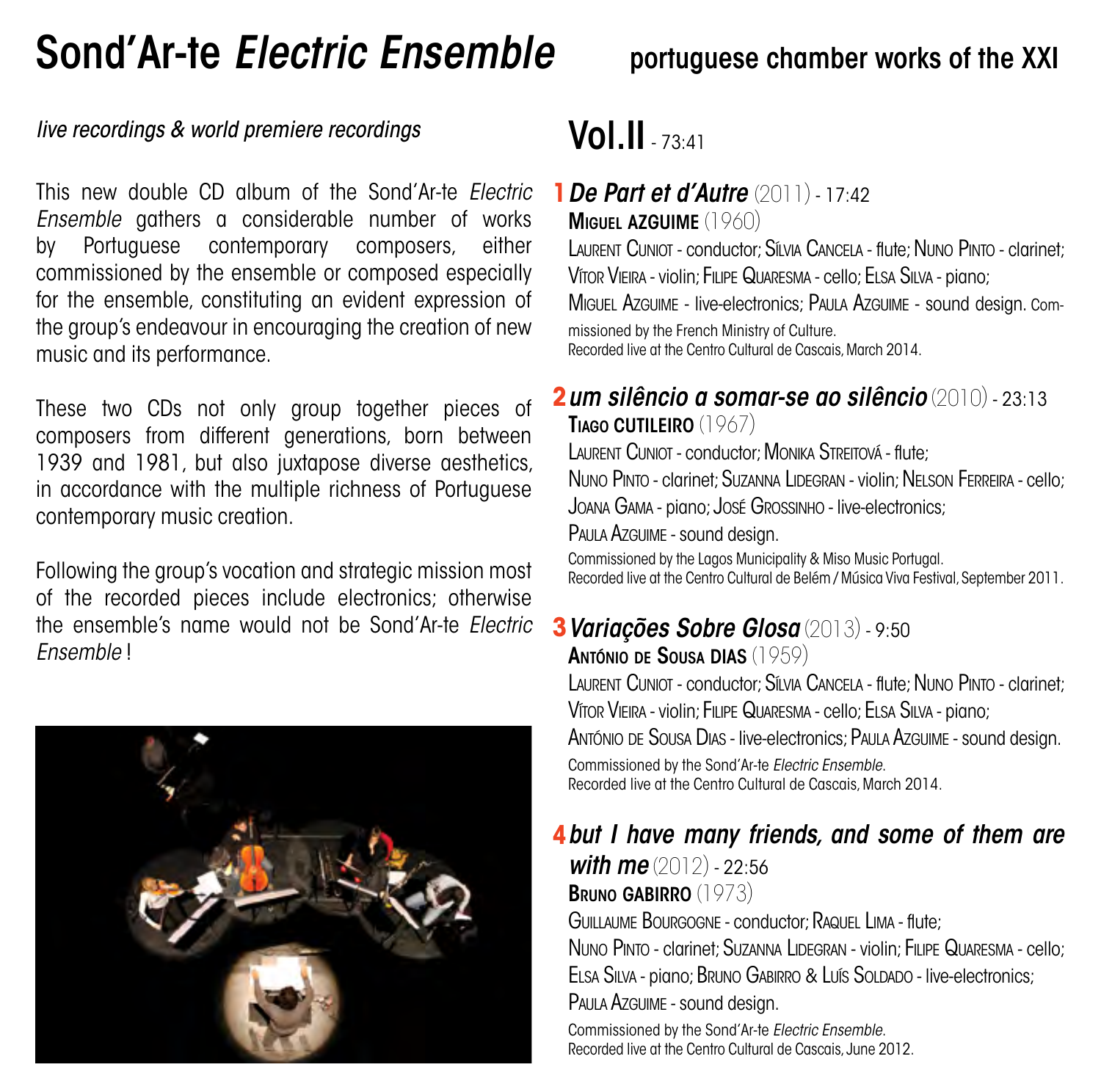

## Vol.III – 69:24

## *ETRAS - cantos de sonhi ma - A Viagem*(2009) - 16:01 **1 5**

Cândido LIMA (1939)

Jean-Sébastien Béreau - conductor; Monika Streitová - flute; Nuno Pinto - clarinet; Suzanna Lidegran - violin; Nuno Abreu - cello; Hisako Hirata - piano; Miguel Azguime - electronics; Paula Azguime - sound design.

Commissioned by the Matosinhos Municipality. Recorded live at the Centro Cultural de Belém / Música Viva Festival, September 2009.

## *Gárgulas d'Arga* (2013) - 11:15 **2**

Ângela Lopes (1972)

Laurent Cuniot - conductor; Sílvia Cancela - flute; Nuno Pinto - clarinet; Vítor Vieira - violin; Filipe Quaresma - cello; Elsa Silva - piano; Ângela Lopes - electronics; Paula Azguime - sound design.

Commissioned by the Sond'Ar-te *Electric Ensemble*. Recorded live at the Centro Cultural de Cascais, March 2014.

## *Pendulum* (2012) - 7:47 **3**

Rui Penha (1981)

Guillaume Bourgogne - conductor; Sílvia Cancela - flute; Luís Gomes - clarinet; Suzanna Lidegran - violin; Nelson Ferreira - cello; Joana Gama - piano; Rui Penha - live-electronics;

PAULA AZGUIME - sound design.

Commissioned by the Goethe-Institut Lisbon & Sond'Ar-te *Electric Ensemble*. Recorded live at the Goethe-Institut Lisbon / Música Viva Festival, October 2012.

## *In Limine* (2011) - 10:20 **4**

Ricardo Ribeiro (1971)

Franck Ollu - conductor; Sílvia Cancela - flute;

Nuno Pinto - clarinet; Suzanna Lidegran - violin; Nelson Ferreira - cello;

Elsa Silva - piano; Gilberto Bernardes - live-electronics;

PAULA AzGUIME - sound design.

Commissioned by the CIVILCASA & Sond'Ar-te *Electric Ensemble*. Recorded live at the Centro Cultural de Cascais, December 2011.

### *Música de cena para Santo Antão* (2012) - 13:16 António Chagas Rosa (1960)

GUILLAUME BOURGOGNE - conductor: RAQUEL LIMA - flute; Nuno Pinto - clarinet; Suzanna Lidegran - violin; Filipe Quaresma - cello; Elsa Silva - piano; Paula Azguime - sound design.

Commissioned by the Sond'Ar-te *Electric Ensemble*. Recorded live at the Centro Cultural de Cascais, June 2012.

## *O Silêncio e as Pedras* (2008) - 10:45 **6**

Luís TINOCO (1969)

Jean-Sébastien Béreau - conductor; Monika Streitová - flute;

Nuno Pinto - clarinet: Suzanna Lidegran - violin: Nuno Abreu - cello: Hisako Hirata - piano; José Luís Ferreira - live-electronics;

Paula Azguime - sound design.

Commissioned by the Miso Music Portugal. Recorded live at the Centro Cultural de Belém / Música Viva Festival, September 2009.

*detailed information about the works & composers at www.sondarte.com*











www.misomusic.com © miso records - mcd 033/034.13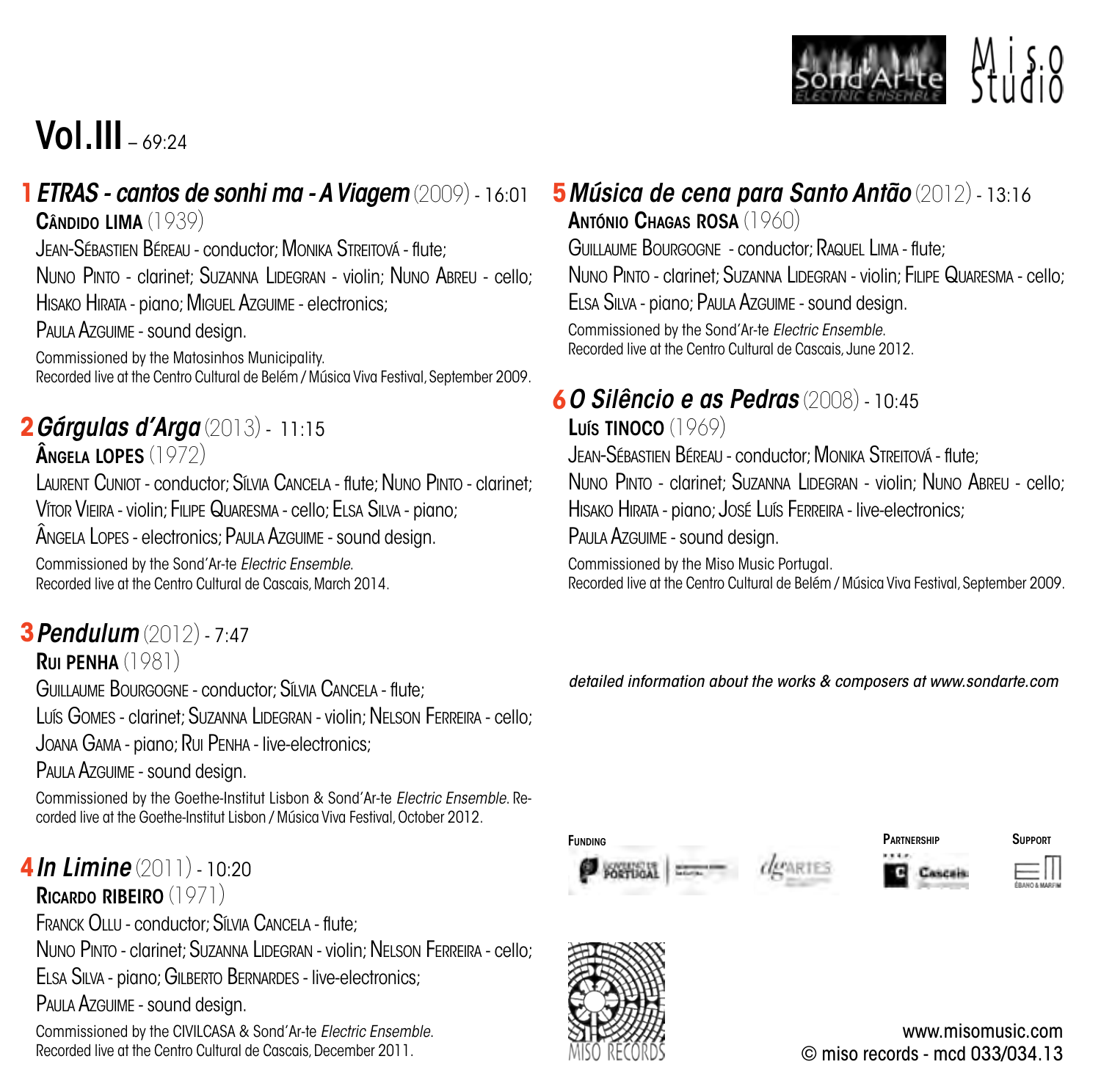### *De Part et d'Autre* (2011)



De part et d'autre foi encomendada pelo Ministério da Cultura Francês a pedido do Ensemble Court-Circuit, para flauta, clarinete, violino, violoncelo, piano e electrónica e utiliza como único material um espectro harmónico e sub-harmónico, de certa maneira "resintetizado" ao longo de toda a peça pelos 5 instrumentos.

Ao contrário de muitas das minhas obras nas quais, vários modelos ou objectos sonoros se transformam uns nos outros, aqui um mesmo e único objecto é sujeito a várias metamorfoses. Diferentes olhares e perspectivas transformam-no, e submetem-no a uma viagem sem retorno através os seus vários estados; sucessão de episódios em devir.

A electrónica constitui mais um componente do timbre do que um elemento autónomo, agindo ao nível microscópico e macroscópico, seja no detalhe, seja como modelo de representação.



Tiago Cutileiro (1967)

#### www.mic.nt

um silêncio a somar-se ao silêncio (para flauta, clarinete, violino, violoncelo, piano e electrónica) é, como o nome sugere, uma peça sobre o silêncio - não o silêncio absoluto, aquele que só existe em abstracto, mas o silêncio que se ouve quando parece não haver nada. Para deixar de ouvir, afastamo-nos de uma fonte sonora e começamos a perceber outras fontes sonoras. À distância certa, todas as fontes sonoras começam a misturar-se. Umas dissipam-se mais que outras e fica um rumor distante, consistente e aparentemente contínuo. Cria-se uma indefinição sonora mas que não deixa de ser som. Uma paisagem sonora que, como a paisagem visual, implica este distanciamento. Nada se realça claramente e o que fica é apenas o que persiste quando se está, aparentemente, longe demais. Mais do que uma ausência de som o que se obtém é uma ausência de comunicação - o som tornado ruído indistinto. As diferentes unidades sonoras tornam-se difíceis de identificar. Toda a 'história' do que está a acontecer - a génese voluntária ou involuntária daquelas diversas unidades que, juntas, são esta pasta sonora distante - deixa de ser pertinente.

Em um silêncio a somar-se ao silêncio, o som deixa de ser um meio, um veículo para uma narrativa (seja do lado de quem produz esse som, seja do lado de quem o escuta), para se tornar um fim em si mesmo. Uma "película" de ruído branco, gerada pela electrónica, é somada a, e transformada por, respirações instrumentais, numa progressão quase imperceptível: seis secções caracterizadas por uma identidade tímbrica subtil - tutti (com piano tocado por *ebow*'); sopros e cordas; piano solo (tocado com técnica tradicional e por *ebow*); cordas e piano tocado por cerdas"); sopros; *tutti* sem electrónica (com piano tocado por ebow). Ao longo desta sequência nada está a ser dito. E, por conseguência, nada há para decifrar. É o silêncio do outro (do compositor ou do ouvinte?) a somar-se ao nosso silêncio (do ouvinte ou do compositor?), se é que ainda haverá, entre ambos, neste género musical, uma tão grande distinção.

1 - O ebow é um pequeno aparelho usado em guitarras eléctricas que excita as cordas sem lhes tocar, produzindo um som contínuo e constante. Aqui, três ebows são colocados sobre as cordas do piano criando uma envolvente sonora muito diferente da que resulta da técnica tradicional do instrumento.

2 - As cerdas são usadas nos arcos dos instrumentos de corda friccionada. Aqui, elas são entrelaçadas em cordas específicas do piano, mais uma vez descaracterizando o seu timbre tradicional.

Commissioned by the French Ministry of Culture

De part et d'autre for flute, clarinet, violin, violoncello, piano and electronics was commissioned by the French Ministry of Culture at the request of the Ensemble Court-Circuit. The piece employs as its unique material a harmonic and subharmonic spectrum, somehow "resynthesized" throughout the piece by the five instruments.

Unlike many other of my works where I transform various models or sound objects into another ones, in this case one and the same object is subject to various metamorphoses. It is transformed from different points of view and perspectives, being submitted to a journey without return and passing through various states; a succession of progressing episodes.

The electronics constitutes yet another component of the timbre rather than an autonomous element. It acts both at the micro and macroscopic level, either in terms of detail or as a model of representation.

### *um silêncio a somar-se ao silêncio* (2010)

#### Commissioned by the Lagos Municipality & Miso Music Portugal

um silêncio a somar-se ao silêncio (for flute, clarinet, violin, violoncello, piano and electronics) is, as the title suggests a piece about silence - not absolute silence, the one that exists only in the abstract, but the silence that one hears when there seems to be nothing. In order to stop listening we move away from one sound source as we begin to perceive other sound sources. At a certain distance, all sound sources begin to blend. Some dissipate more than the other ones, and what remains is a distant, consistent and apparently continuous hum. One creates a sonorous identification, yet which doesn't cease to be a sound; a soundscape, which, just as a visual landscape, implies this distancing. Nothing is clearly emphasized, and what remains is only what persists when one is apparently too far away. What is achieved is rather the absence of communication than the absence of sound - the sound is turned into a dim noise. The different sound units become difficult to identify. The whole "story" of what is happening, the voluntary or involuntary genesis of those diverse elements, which together constitute this distant sound blend, cease to be pertinent.

In um silêncio a somar-se ao silêncio, the sound is no longer a mean, a vehicle for a narrative (either on the part of the one who produces this sound, or on the part of the one who listens to it), in order to become an end in itself. A "layer" of white noise, generated by the electronics, is added to and transformed by instrumental respirations in an almost imperceptible progression: six sections characterized by a subtle timbric identity - tutti (where the piano is performed with ebow'); woodwinds and strings; solo piano (performed traditionally and with ebow); strings and piano (performed with bristles<sup>2</sup>); woodwinds; tutti without electronics (with the piano performed with ebow). During this sequence nothing is to be said. And in consequence, there is nothing to decipher. It is the silence of the other (of the composer or the listener?) added to our silence (of the listener or the composer?), if there still is such a great distinction between both of them in this genre of music.

1 - Ebow is a small device used in electric quitars, which triggers the strings without touching them, producing a continuous and constant sound. Here, three ebows are put on the piano strings creating a surrounding sound, quite different from the one resulting from the traditional performing technique on this instrument.

2 - The bristles are used in the bows of string instruments. Here, they are intertwined with the piano's particular strings, once again changing its original timbre.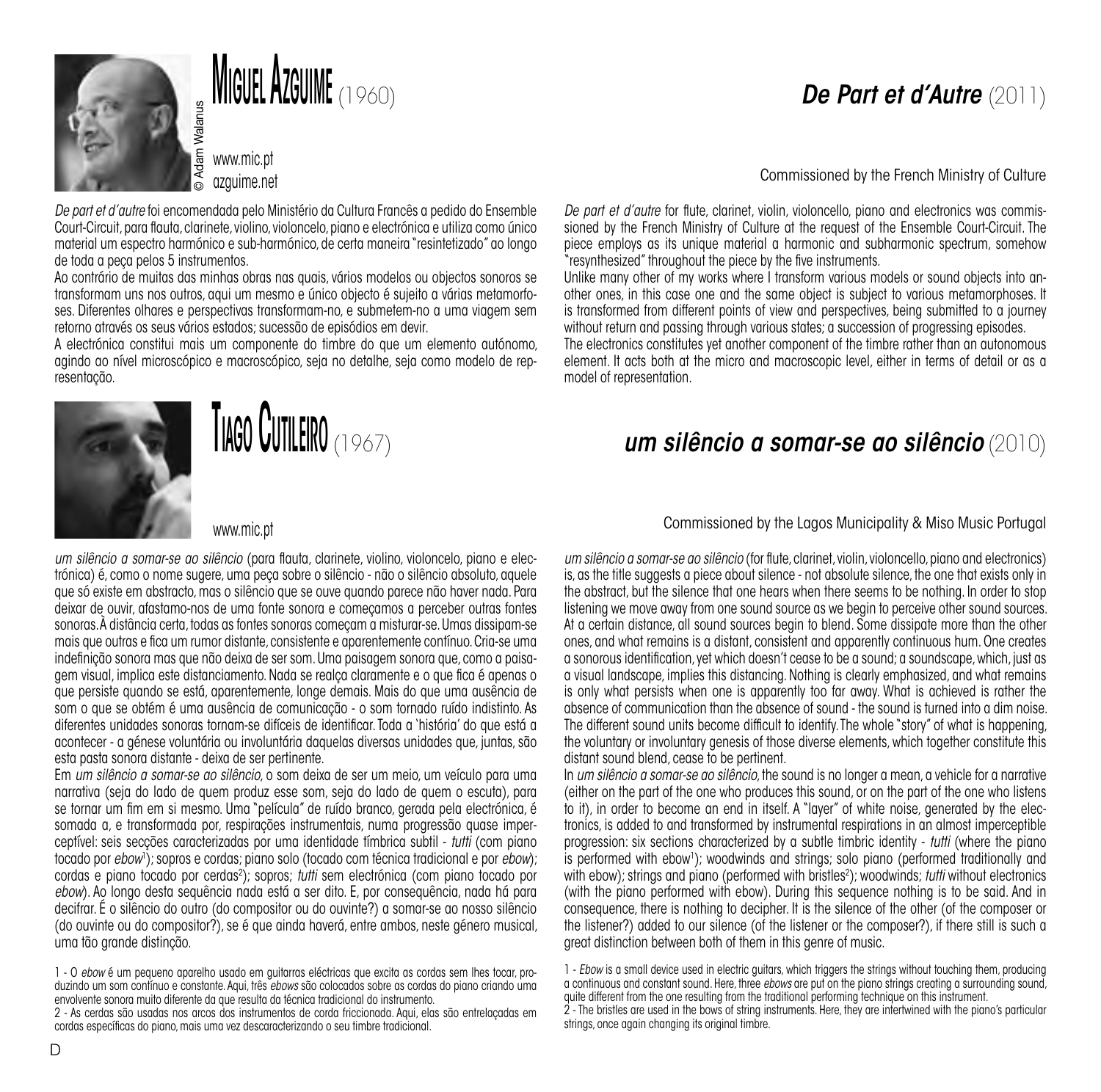



#### www.mic.nt www.sousadias.com

Variação sobre Glosa é uma obra que continua a exploração de um certo número de estratégias de composição.

Uma delas, a ideia de "dedicatória intrínseca": o ritmo global da obra encontra-se livremente articulado em torno da transcrição em código Morse dos nomes dos dedicatários, o que explica a existência de três seccões maiores: I. Délicat; II. Joveux e III. Avec ampleur.

Em seguida, a continuação da exploração daquilo que chamaria operar com uma base de dados musicais, donde o pleonasmo subiacente ao título, remetendo para diferentes tipos e formas de variação em diferentes momentos históricos, tornando a existência de tema desnecessária.

Dedicada à Paula e ao Miguel Azguime com toda a amizade pela cumplicidade ao longo destes anos.



BRUNO GABIRRO (1973)

## *Variações Sobre Glosa* (2013) Commissioned by the Sond'Ar-te *Electric Ensemble*

Variação sobre Glosa is a work that continues the exploration of some personal strategies in composition.

One of them is the idea of "intrinsic dedication": the work's global structural rhythm is freely articulated around the Morse code transcription of the names, Paula and Miguel Azguime, what explains the existence of three major sections: I. Délicat: II. Joyeux and III. Avec ampleur. Then, there is also the exploration of what I mean by operating with a musical database. This explains the underlying pleonasm of the title, referring to different types and forms of variation in different historical moments, where the existence of theme becomes unnecessary. The work is dedicated to Paula and Miguel Azguime, with all the friendship, for the support along these years.

## *but I have many friends, and some of them are with me* (2012)

#### www.mic.pt

Nada existe por si e em si. É através do Logos que todas as coisas se manifestam e Logos é discurso - tudo existe em discurso e enquanto discurso, em relação. Nós somos na forma como nos relacionamos com os outros e com todas as coisas. A verdade não é o que quisermos, é livre, sempre livre por não ser relativa a cada um de nós mas em relação connosco. Se a tentarmos apreender escapa-se, e ficamos com a nossa verdade, autista, isolada e dissociada do outro, do mundo e da realidade - no limbo do não-agora...

Agora... esse agora sem relação, vazio, é um não-agora prisioneiro de um agora sem passado e por isso mesmo sem futuro, o drama de não ser... agora é a contínua projecção da memória do passado no futuro - discurso mais uma vez... Logos.

#### Nada existe por si e em si.

Composta em 2012, para o Sond'Ar-te *Electric Ensemble,* esta peça pode ser definida como um discurso de discursos para um discurso. A cada ideia, retirada de um discurso inicial, foi dado o seu discurso próprio. Cada uma delas foi posteriormente reinserida, umas vezes fragmentada outras não, no discurso inicial num processo de adaptação dinâmica de todas as partes.



Commissioned by CIVILCASA & the Sond'Ar-te *Electric Ensemble*

*In Limine* (2011)

In Limine é dedicada a Paulo Martins In Limine is dedicated to Paulo Martins

Commissioned by the Sond'Ar-te *Electric Ensemble*

Nothing exists in itself and on its own. It is through Logos that all things express themselves and Logos is discourse - all exists in discourse and as discourse, in relation. We are, in the way we relate with the others and with all things. The truth is not what we want, it is free, always free, for not being relative to each one of us, but rather being in relation with all of us. If we try to apprehend it, it will fade away and we shall remain only with our own truth, autistic, isolated and separate from the other, the world and the reality - in the limbo of the not-now... Now... this "now" with no relation, empty, is a not-now prison of a now with no past and, consequently, no future, the drama of "not to be"… now is the continuous projection of the memory of the past into the future - once again discourse... Logos. Nothing exists in itself and on its own.

Written in 2012 for Sond'Ar-te Electric Ensemble, this piece can be defined as a discourse of discourses for a discourse. Every idea, withdrawn from an initial discourse, has been given its own discourse. Each one of them was then reinserted, sometimes in fragments other times not, in the initial discourse within a process of dynamic adapting of all the parts.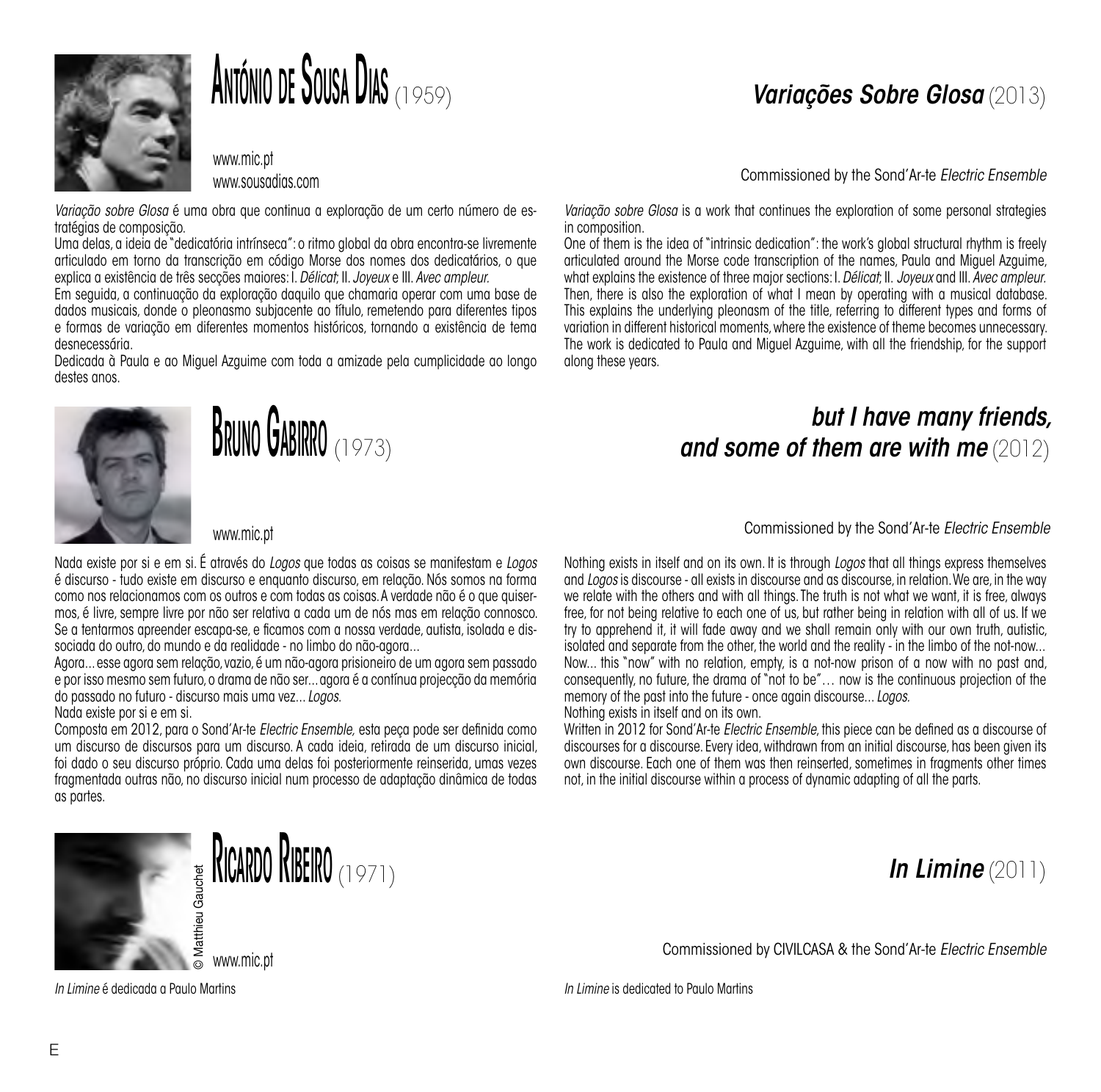

# CÂNDIDO LIMA (1939)

### ww.mic.nt

Da tonalidade grega do termo etras, da soletração de vocábulos do acrónimo E.T.R.A.S. (novas técnicas digitais associadas às técnicas tradicionais da mecânica), ou de palavras lidas ao contrário, como son d'ar-te, às sonoridades de etnias africanas, amazónicas, do sul-asiático ou do extremo-oriente da expressão cantos de sonhi ma, há uma longa viagem para a imaginação de cada um.

"Era uma vez….", assim poderia começar, por exemplo, uma história sobre um cidadão anónimo dos mares ou dos bosques de Matosinhos (nome da cidade que o compositor transformou no anagrama do subtítulo *cantos de sonhi ma!*), viajante e navegador, que viveu com índios, maias ou aztecas, com zulus, hindus ou mongóis. Uma princesa lendária poderia entrar nas conjecturas do compositor e do ouvinte, imaginando-a com esses navegadores (as invenções musicais de sonoridades da literatura brasileira!). A Viagem, o subtítulo de sonoridade cinematográfica, simbólico e o descritivo coabitam, dirige-se a qualquer ouvinte ou espectador.

Numa leitura menos alegórica encontram-se, no interior do título e dos dois subtítulos, em combinações de sílabas e letras, amigos viajantes pelas aventuras da música portuguesa. À margem das histórias que cada um quiser inventar, no seu interior encontram-se a génese e o motor desta música, em homenagem aos intérpretes da obra e às gentes de Matosinhos, do Norte e das terras de navegadores. Mas um motor real percorre a obra inteira! Com efeito, ao longo da obra o som do motor de um avião envolve a obra, ora na sua forma original, ora sob forma letárgica (ao longe) ora sob a forma metafórica (transfigurado em orquestra envolvendo o grupo instrumental ao vivo). A gravação desse som foi realizada a partir do interior de um avião Porto-Paris, no Aeroporto do Porto, minutos antes da partida, com a colaboração da compositora Ângela Lopes.

A obra resulta de uma encomenda da Câmara Municipal de Matosinhos, em 2008, por proposta do compositor Miguel Azguime, a quem é dedicada, bem como ao Sond'Ar-te Electric Ensemble, e ainda ao Dr. Manuel Dias da Fonseca (Assessor Cultural) e ao Dr. Fernando Rocha (Vereador da Cultura). A obra, dirigida por Jean-Sébastien Béreau, foi estreada, em 2009, no Centro Cultural de Belém. No quadro do Festival Música Viva.

Commissioned by the Matosinhos Municipality

From the Greek tonality of the term etras, from the spelling of the acronym's words, E.T.R.A.S. (new digital techniques associated with traditional mechanic techniques), or from words read backwards, as son d'ar-te, to the sonorities of African or Amazonian ethnicities, of the Asian South or the Far East, of the expression *cantos de sonhi ma*, there is a long journey for everyone's imagination.

"Once upon a time…", thus could begin, for example, a story of an anonymous citizen from the seas or the woods of Matosinhos (a city name, which the composer transformed into and according to the subtitle cantos de sonhi many traveller and navigator, who lived with the Indians, Mayas, or Aztecs, with the Zulus, Hindu, or Mongols. A legendary princess could enter the composer's and listener's conjecture, imagining her with the navigators (the musical inventions of Brazilian literature's sonorities!). The Journey (A Viagem), the subtitle with cinematographic sonority where the symbolic and descriptive cohabit, is directed to any listener and spectator.

In a less allegoric interpretation one can find in the interior of the title and the two subtitles, within the combinations of syllables and letters, some friends traveling throughout the adventures of Portuguese music. On the margin of the stories, which each one wishes to invent, in its interior one can find the genesis and engine of this music, in homage to its performers and the people of Matosinhos, from the North and from the lands of the navigators. Yet a real engine crosses the entire work! In fact, throughout the whole work a sound of a plane engine engages it, either in its original form, or in a more lethargic fashion (in the distance), or rather metaphorically (transfigured in an orchestra, involving the live instrumental group). The recording of this sound was realised inside a plane, Porto-Paris, at the Porto Airport, some minutes before the departure, in collaboration with the composer Ângela Lopes.

This work results from a commission by the Matosinhos Municipality in 2008, proposed by the composer Miguel Azguime, to whom it is dedicated. It is also dedicated to the Sond'Ar-te Electric Ensemble, and to Dr Manuel Dias da Fonseca (Cultural Advisor) and to Dr Fernando Rocha (Councillor of Culture). The work, conducted by Jean-Sébastien Béreau, was premiered in 2009 at the Belém Arts Centre during the Música Viva Festival.





www.mic.pt

Esta obra é uma encomenda do Sond'Ar-te *Electric Ensemble* e tem como formação instrumental flauta (em dó e em sol), clarinete (em sib, em mib e clarinete baixo), violino, violoncelo, piano e electroacústica.

Gárgulas (ou desaguadouros), são a parte saliente das calhas de telhados que se destinam a escoar águas pluviais, e que, na Idade Média, eram ornadas com figuras monstruosas, humanas ou animalescas. Originalmente do francês Gargouille, palavra representando o gorgolejante som da água. Como o som que guardo na memória (e em gravação) de um pequeno riacho que corre por entre pedras, ervas e arbustos, num vale em forma de garganta, na serra de Arga, norte de Viana do Castelo. Paisagem idílica que tive a oportunidade de conhecer aquando de gravações para a obra Músicas de Villaiana-coros oceânicos do compositor Cândido Lima. É daqui que nasce a ideia do título. De uma atmosfera, de um som, Commissioned by the Sond'Ar-te *Electric Ensemble*

*Gárgulas d'Arga* (2013)

This work was commissioned by the Sond'Ar-te Electric Ensemble and has as its instrumental set, flute (in C and G), clarinet (in B-flat, in E-flat and bass clarinet), as well as violin, cello, piano and electronics.

Gargoyles (or spillways) are the projecting rain gutters intended to drain rainwater, which in the Middle Ages were ornamented with sculptures of monstrous, human or fantastic creatures. Originating from French, Gargouille, this words represents the gurgling sound of water, just as the sound that I keep in my memory (and recordings), of a small stream that runs between stones, herbs and shrubs, in a canyon-shaped valley, at Serra d'Arga, North of Viana do Castelo. An idyllic landscape that I had the opportunity to explore and get to know during the recordings for the work *Músicas de Villaiana-coros oceânicos* by Cândido Lima. This is where the idea for the title comes from an atmosphere, a sound, and a perfume, from a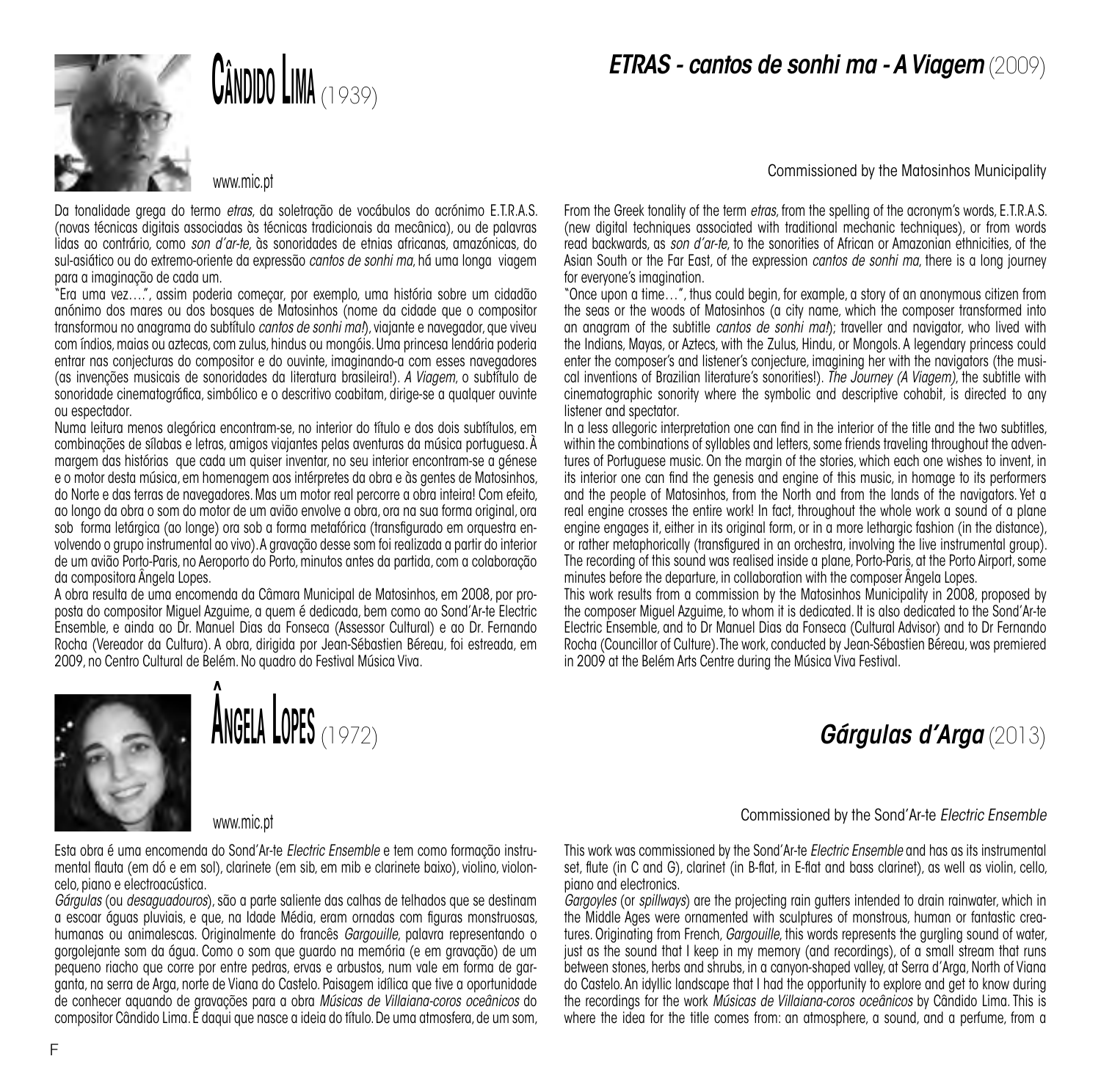#### de um perfume, de um Éden terrestre.

Sem programa pré-concebido, a obra assenta na manipulação de intervalos que se opõem, anulam, repelem, fundem, em aglomerações e combinações de sonoridades, em formações harmónicas ora simples e complexas, ora calmas e extremas, em torno de centros de atração e repulsa, de registos e de dinâmicas, em volta de intervalos privilegiados como centros polarizadores. Assim, a ideia extramusical, a água e a atmosfera à sua volta e à volta dos simbolismos das gárgulas, da serra e das suas sinuosas configurações, vão estruturando o fluir do tempo e o fluxo da forma, e assim nascem a harmonia, o timbre e as sonoridades orquestral e electrónica, o ritmo e o tempo, as densidades e o espaço, ora compacto, ora elástico.

A orquestração electroacústica provém de quatro fontes: sons de uma pequena cítara (para o ensino da música da Alemanha de Leste), sons de piano e de vibrafone, e ainda sons de água desse lugar paradisíaco da serra d'Arga. Sons em eco(s) como os ecos dos vales d'Arga, grãos sonoros em longos delays, num continuum, e em camadas, sons de vozes reverberantes, flashs, sinos longínquos, ostinati encantatórios. Gesto englobado colorido pelo aparecimento dos sons de piano, vibrafone e pela água de Arga. Contrastes de espessuras, de intensidades e de registos. Gestos ora tumultuosos, ora calmos, ora dramáticos, ora poéticos como as águas da serra, que combinam e articulam com os cinco instrumentos acústicos de Gárgulas d'Arga.



## , INJI I FINTIA (1981) www.mic.pt

[ruipenha.pt](http://ruipenha.pt/)

pendulum - para flauta, clarinete baixo, piano, violino, violoncelo, vídeo e electrónica em tempo real - é um estudo sobre a espacialização dinâmica enquanto elemento primordial do processo de composição. Nesta peça, é explorada a co-geração do gesto espacial, tanto visual como auditivo, e da morfologia do gesto musical a partir de movimentos dinâmicos. Modelos físicos de pêndulos simples, pêndulos de ondas, sistemas gravitacionais com muitos corpos e sistemas elásticos são utilizados para gerar um vídeo que é projectado durante a performance. Este vídeo é controlado em tempo real pelo pianista e os movimentos nele veiculados controlam, por sua vez, tanto a espacialização como a morfologia dos gestos musicais.

Para que um dado gesto veicule eficazmente uma intenção, o seu movimento - em qualquer espaço, do físico ao espectral, passando pelo temporal - deverá ser acelerado. A gravidade da terra será certamente a fonte de aceleração que nos é mais familiar, exercendo a sua força sobre o nosso corpo e sobre os corpos que nos rodeiam desde que nascemos. Quando um maestro traduz em movimentos instruções sobre tempos e gestos musicais, por exemplo, a percepção da relação do seu gesto com a gravidade terrestre é um elemento importante na interpretação do mesmo. É também comum ver instrumentistas a suspender o seu movimento no ar durante uma suspensão musical ou a precipitar-se num movimento descendente para interpretar um sforzando. Estes movimentos são muitas vezes tecnicamente desnecessários, mas ajudam a preparar e a ilustrar uma intenção musical.

pendulum procura então uma resposta para algumas questões muito simples: podemos ouvir a gravidade? podemos ouvir a fricção?

paradise on the Earth.

Without a pre-conceived program, the work is based on the manipulation of intervals that oppose, override, reject and merge, in combinations of sounds, within harmonic formations that are both simple and complex, as well as calm and extreme, around centres of attraction and repulsion, of ranges, intervals, pitches and dynamics, around privileged intervals as polarizing centres. Therefore, the extra-musical idea, the water and atmosphere around it and around the symbolism of gargoyles, the mountains and their twisting configurations, structure the flow of the time and the form. And thus arise, the harmony, the timbre and the instrumental and electronic sonorities, the rhythm and the time, the densities and the space, either compact or elastic.

The electronics originates from four sources: the sounds of a small zither (used in music education in East Germany), as the main source, sounds of piano and vibraphone, and even water sounds from the idyllic place at Serra d'Arga; echo(s) as the ones from the Serra d'Arga valleys: grains of sounds in long delays, in continuum, and in layers; reverberating sounds of voices; flashes; far-away bells; enchanting ostinati. A colorful gesture is encompassed by the emergence of the sounds of the piano, vibraphone and the Serra d'Arga water. These gestures, which are either tumultuous or calm, dramatic or poetic, just like the waters of the mountain. are combined and articulated in a free and controlled counterpoint within the electronic and acoustic sounds of Gárgulas d'Arga.

### *Pendulum* (2012)

#### Commissioned by the Goethe-Institut Lisbon & the Sond'Ar-te *Electric Ensemble*

pendulum - for flute, bass clarinet, piano, violin, violoncello, realtime video and electronic sounds - is a study on dynamic spatialization as a primordial source of the compositional process. This piece explores the cogeneration of the spatial gesture, both visual and auditory, and of the musical gesture's morphology using dynamic movements. Physical models of simple gravity pendulums, pendulum waves, gravitational systems with multiple bodies and elastic systems are used to generate a video that is projected during the performance. This video is controlled in real time by the pianist and the movements it shows, in turn, control both the spatialization and the morphology of the musical gestures.

In order to perceive a gesture - in any space, from physical space to spectral space and also including time - as conveying an intention, it requires movement with some sort of acceleration. The Earth's gravity is certainly the source of acceleration that is most familiar to us, permanently exerting its force on our body and everything that surrounds us from the moment we are born. When a conductor conveys musical gestures and times using physical movements, the perception of the relation between gravity and a conductor's gesture plays a major role on the musicians' interpretation of it. It is also very common to see musicians freezing their motion during a musical suspension or quickly accelerating downwards into a sforzando, movements that are sometimes not technically necessary but help to prepare and convey a musical intention.

pendulum was thus conceived as a response to some very simple questions: can we hear gravity? can we hear friction?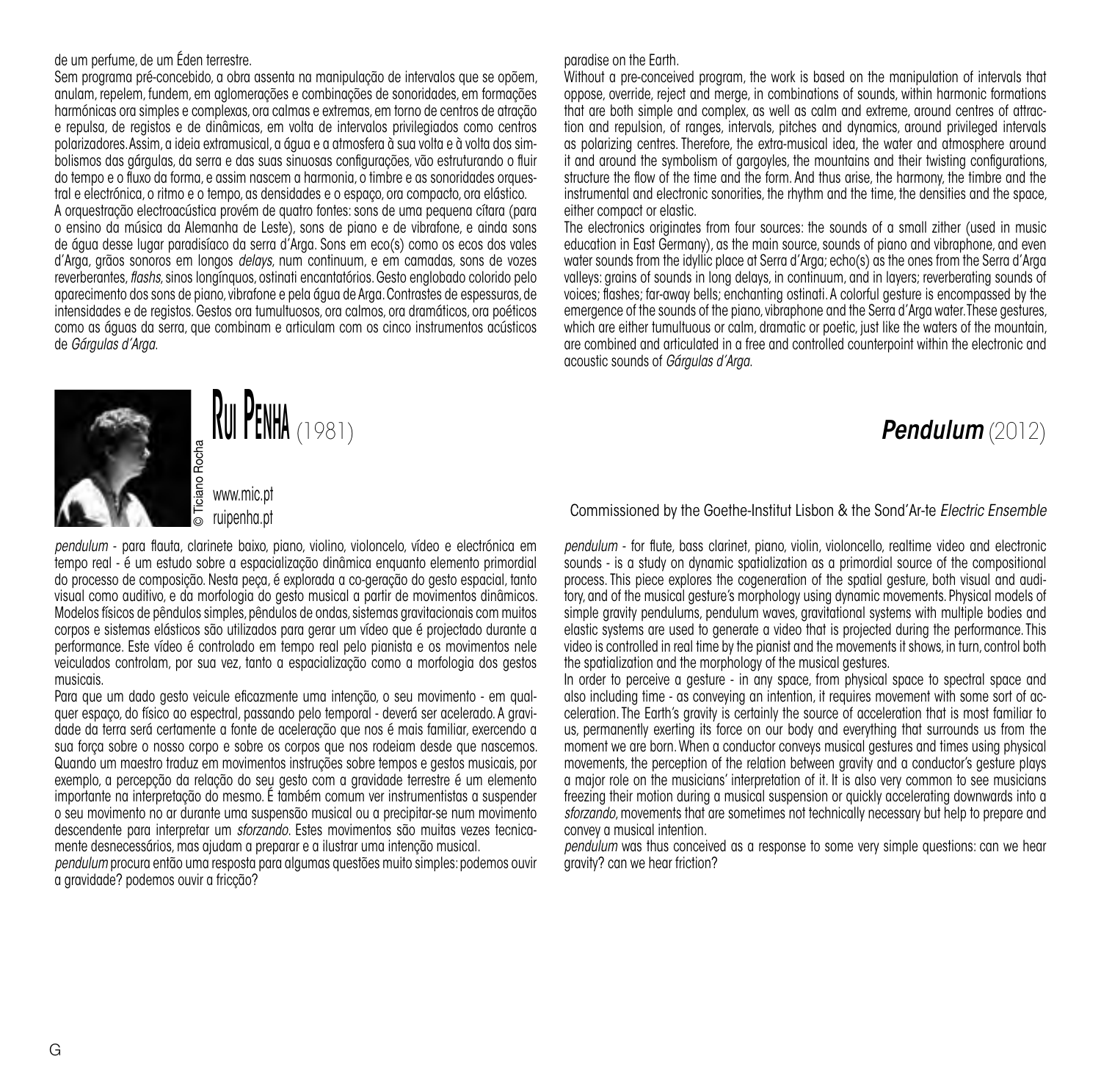



### *Música de cena para Santo Antão* (2012)

www.mic.nt

Inspirada no texto dramático de Gustave Flaubert La Tentation de Saint Antoine (que se refere a Santo Antão do Egito, também conhecido como Santo Antão Anacoreta ou ainda António do Deserto, fundador do monaquismo cristão, e que viveu em 251 e 356), esta peça não procura ilustrar musicalmente a trama propriamente dita da obra de Flaubert. Reporta-se sim a três locais onde a acção da peça teatral tem lugar que, como todos os cenários descritos por Flaubert, se encontram animados por uma vida própria e eloquente. Temos assim três quadros, como uma suite – a cidade de Alexandria, a montanha de Colzum (perto de Suez) e os rochedos em torno dos monstros marinhos que surgem no final da peça – que servem de argumento à exploração de elementos musicais puros e que, sucintamente, se sucedem na seguinte ordem de relevo: timbre, melodia e ritmo.





www.mic.pt [tinocoluis.com](http://tinocoluis.com/)

O Silêncio e as Pedras foi escrita em resposta a uma encomenda da Miso Music Portugal. A peça é dedicada ao Sond'Ar-te Electric Ensemble, que fez a sua estreia, em Dezembro de 2008.

Para a sua composição usei a instrumentação base do Sond'Ar-te (flauta, clarinete, piano, violino, violoncelo) e um conjunto de blocos de granito, combinados com sons pré-gravados e meios electrónicos em tempo real.

Contei, ainda, com o precioso apoio de José Luís Ferreira, na assistência informática musical.

(...) O chão está cheio de insectos que se confundem com as alfarrobas; só sei deles às quatro da tarde quando fazem a sombra falar.

#### (...)

Não há tempo para os grilos; não há água no barro nem mangueiras ao sol. Só o silêncio e as pedras e a areia nas mãos.

João Tinoco, Tempo Redondo, ed. Ulmeiro

Commissioned by the Sond'Ar-te *Electric Ensemble*

Inspired in Gustave Flaubert's theatre text, La Tentation de Saint Antoine (referring to Saint Anthony of Egypt, also known as Saint Anthony Anchorite or Anthony of the Desert, founder of Christian monasticism, who lived between 251 and 356), this piece doesn't aim to illustrate musically the plot as such, of Flaubert's work. It rather refers to the three places where the theatrical piece's action takes place. As all sceneries described by Flaubert, these places are animated by their very own and eloquent life. And so we have three "pictures" in form of a suite - the City of Alexandria, Mount Colzum (close to Suez), and the rocks around the sea monsters, which appear in the piece's final. They serve as an argument to explore pure musical elements, which succeed, succinctly, in the following order of appearance: timbre, melody and rhythm.

## *O Silêncio e as Pedras* (2008)

Commissioned by Miso Music Portugal

O Silêncio e as Pedras was written in response to a commission by Miso Music Portugal. The piece is dedicated to the Sond'Ar-te Electric Ensemble and it had its premiere performance in December 2008.

For the composition I used the Sond'Ar-te's core instrumental set (flute, clarinet, piano, violin and violoncello) and a set of granite blocks, combined with prerecorded sounds and live electronics.

In terms of computer music assistance I relied on the precious support of José Luís Ferreira.

(…)

The ground is filled with insects as if they were carob beans; I only see them at four o´clock when in the afternoon shade they make it start to talk...

#### (…)

There is no time for the crickets; No water in the clay nor rubber hoses drying in the sun. Only silence and stones and sand filling my hands.

(trad. Yvette K. Centeno) João Tinoco, Tempo Redondo (Round Time), ed. Ulmeiro